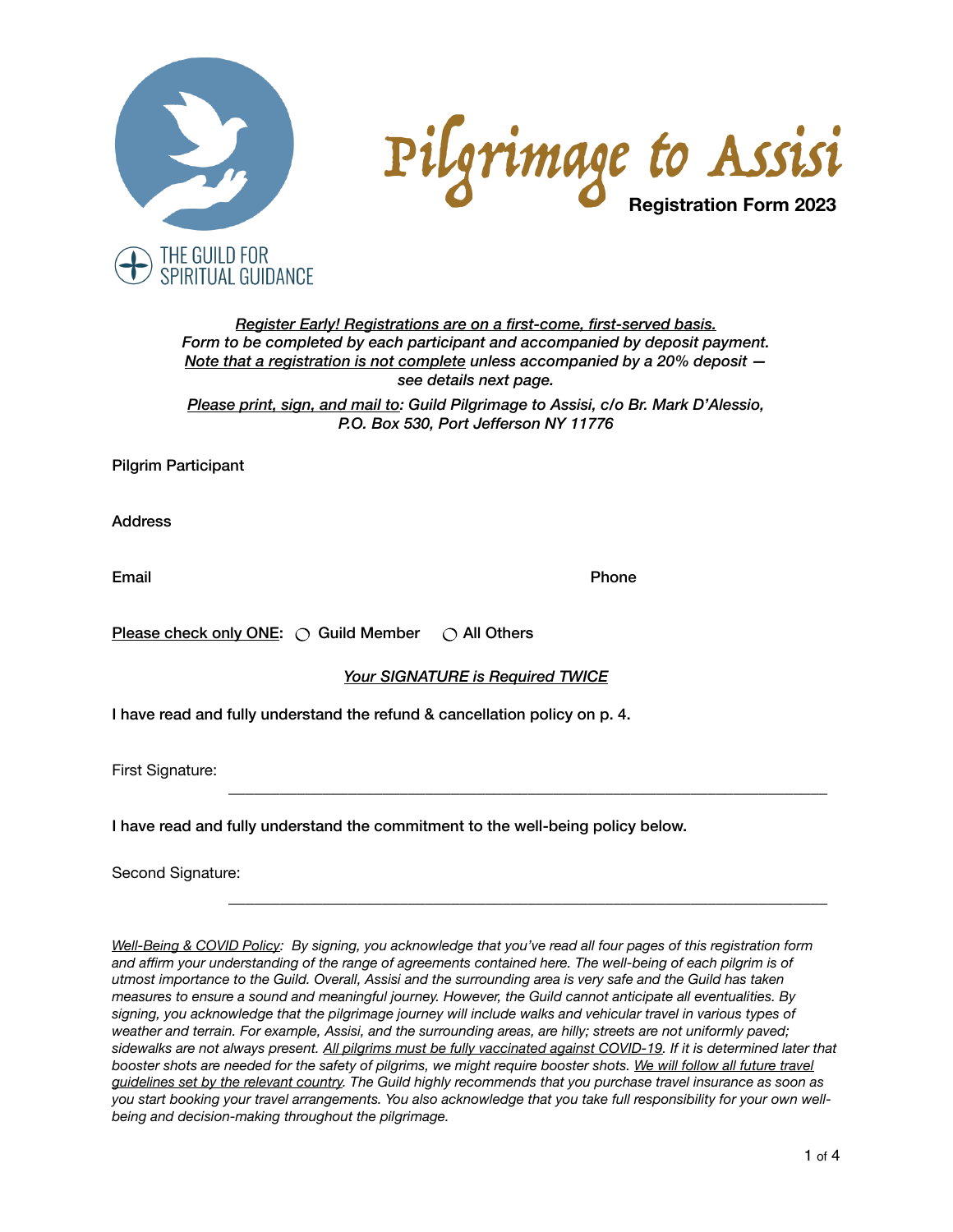

Pilgrimage to Assisi

# **Room Selection & Credit Card**

## CHOOSE ONE PILGRIMAGE  $\cdot$  SEE P. 3 FOR DESCRIPTION - PILGRIMAGE  $\overline{OA}$   $\overline{OA}$   $\overline{OB}$   $\overline{OC}$

CHOOSE ONE PAYMENT METHOD  $\bigcirc$  Pay by CHECK  $\bigcirc$  Pay by CREDIT CARD

PAYMENT PLAN, ROOM TYPE & ROOMMATE - Choose ONE from EACH column

| Payment Plan - Check ONE                                       | Room Type & Roommate - Check ONE                                                              |
|----------------------------------------------------------------|-----------------------------------------------------------------------------------------------|
| $\circ$ Single payment of full cost of trip                    | Private room, with twin bed<br>$\left(\begin{array}{c} \lambda \\ \lambda \end{array}\right)$ |
| 20% Deposit + 3 Payments, outlined on p. 2<br>$\left( \right)$ | Shared room, with 2 twins beds<br>$\bigcap$                                                   |
| Amount of Enclosed Check or Card Charge:                       | Name of Roommate:                                                                             |
| Credit Cards: a 3% processing fee will be added to total       | Note: If you do not name a roommate, one will be assigned                                     |

**Your 20% deposit is due with the registration form. Registration Forms must be accompanied by a deposit in order for a pilgrimage space to be held. Deposit can be paid by check or credit card.** The balance of the trip cost can be divided into three additional payments, should you prefer a payment plan. Alternatively, you can pay for the journey in a single payment. Please Note: Full payment must be received no later than Feb 14, 2023 unless special arrangement has been made with the trip planners. All amounts are in US Dollars.

*For credit card purchases: I authorize the Guild for Spiritual Guidance to charge my credit card below for agreed upon purchases listed above. I understand that my credit card information will not be saved on file.*

| Signature                                   |                        | Date            |
|---------------------------------------------|------------------------|-----------------|
| YOUR NAME AS IT APPEARS ON YOUR CREDIT CARD |                        |                 |
| Credit Card#                                | CVS# (on back of card) | <b>Exp Date</b> |
| <b>Billing Address (INCLUDE ZIP CODE)</b>   |                        |                 |
| Email                                       | Phone                  |                 |

*I agree to pay the 3% processing fee that the credit card company charges. This will be added to my overall amount.*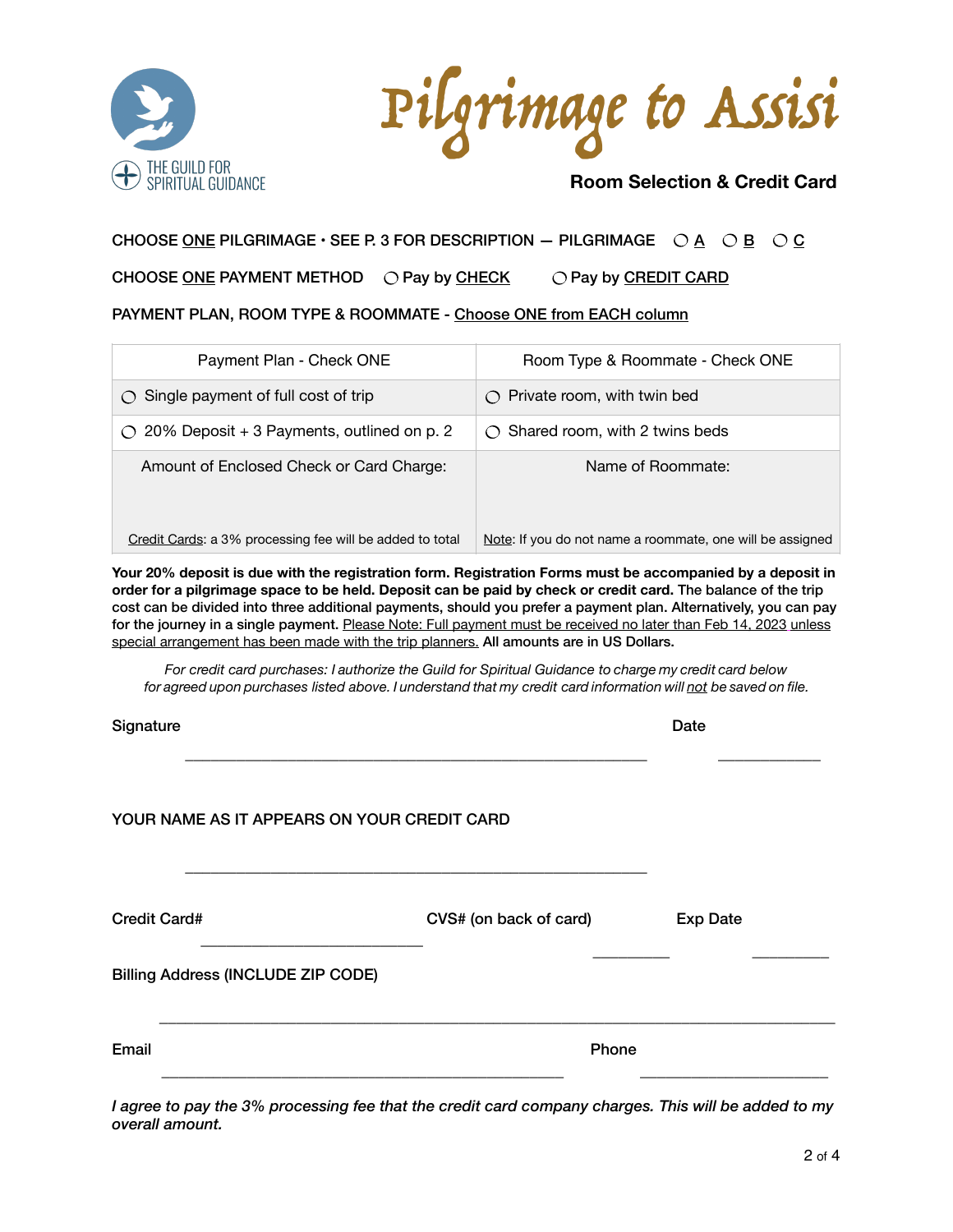

#### **This page for your records . . .**

## Pilgrimage CHOICES - Choose One on p 2

- PILGRIMAGE  $A \cdot$  Within the Medieval City of Assisi  $\cdot$  One Week May 14-20, 2023
- PILGRIMAGE B Beyond the Medieval City of Assisi One Week May 21-27, 2023
- PILGRIMAGE C Combo of A/B Two Weeks May 14-27, 2023

### Pilgrimage RATES

- PILGRIMAGE A or B
	- Private Room ONE twin bed US  $$2,200 \cdots$  the 20% deposit is  $$440$
	- Shared Room\* TWO twin beds US  $$1,800 \cdots$  the 20% deposit is \$360
- PILGRIMAGE C
	- Private Room ONE twin bed US  $$4,000 \cdots$  the 20% deposit is  $$800$
	- Shared Room  $*$  TWO twin beds US \$3,250  $\cdots$  the 20% deposit is \$650

\* If sharing a room, please print on p. 2 the name of the other pilgrim with whom you'll share your room. If you do not select a roommate, one can be assigned.

## Payment Plan & Schedule · Complete form on p. 2 · You can pay by check or credit card \*

- You can make a single payment of full cost of trip, with a discount for paying in full (subtract \$100)
- You can pay the 20% deposit plus three payments, see chart below
- Other Please email us *(Alternative payment plans must be approved by the Pilgrimage Team)*
- *\* 3% processing fee will be added to your credit credit card total amount.*

| <b>Payment Plan</b> | Private Room A/B | <b>Shared Room A/B</b> | <b>Private Room C</b> | <b>Shared Room C</b> |
|---------------------|------------------|------------------------|-----------------------|----------------------|
| • Deposit 20%       | 440 US\$         | 360 US\$               | 800 US\$              | 650 US\$             |
| • Due by 8/14/22    | 590 US\$         | 480 US\$               | 1.070 US\$            | 870 US\$             |
| • Due by 11/14/22   | 590 US\$         | 480 US\$               | 1.070 US\$            | 870 US\$             |
| • Due by 2/14/23    | 580 US\$         | 480 US\$               | 1.060 US\$            | 860 US\$             |
| <b>Total Cost</b>   | US \$2,200       | <b>US \$1,800</b>      | US \$4,000            | US \$ 3,250          |

**Your 20% deposit is due with the registration form. Registration Forms must be accompanied by a deposit in order for a pilgrimage space to be held. You can pay by check or credit card. Make checks payable to The Guild for Spiritual Guidance.** The balance of the trip cost has been divided into three additional payments, should you prefer a payment plan. Alternatively, you may pay for the journey in one payment. Please Note: Full payment must be received no later than February 14, 2023 unless special arrangement has been made with the trip planners. **All amounts are in US Dollars.**

| Rates are inclusive:                                                                                                                                                                                                                                                                                                                                                | Not included in the rates:                                                                                                                                                                                             |
|---------------------------------------------------------------------------------------------------------------------------------------------------------------------------------------------------------------------------------------------------------------------------------------------------------------------------------------------------------------------|------------------------------------------------------------------------------------------------------------------------------------------------------------------------------------------------------------------------|
| • All breakfasts and dinners<br>• Ground transportation for short trips outside Assisi's walls and<br>gratuities for drivers<br>$\cdot$ Lodging:<br>• Pilgrimage A: 6 nights • Arrival Sun 5/14; departure Sat, May 20<br>· Pilgrimage B: 6 nights · Arrival Sun 5/21; departure Sat, May 27<br>· Pilgrimage C: 13 nights · Arrival Sun 5/14; departure Sat, May 27 | • Airfare to/from Italy Airport<br>• Transport from Italy Airport to/from<br>Assisi<br>• Some meals, as noted (lunches are on<br>your own)<br>Alcoholic beverages, personal snacks<br>and sundries<br>Travel insurance |